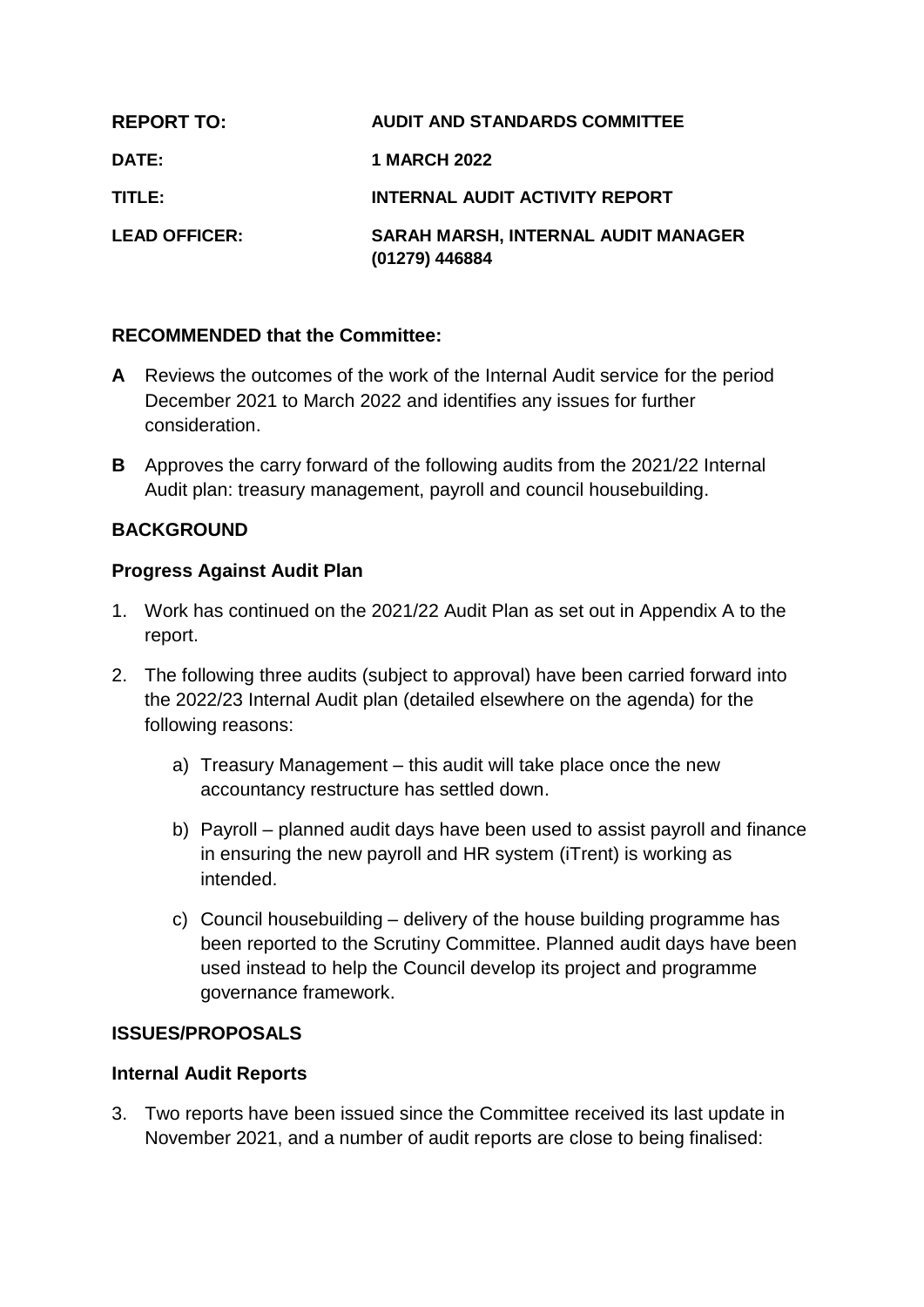a) Cyber Security – moderate assurance

Cyber Security is the range of technologies, processes and practices designed to protect networks, computers, programs and data from attack, damage, or unauthorised access. These are essential in order that the Council is able to resist, respond to and recover from incidents that may affect the information it requires to operate. The following areas of good practice were noted:

- i) The review of cyber security protection verified that a Data Breach policy was in place outlining user responsibilities in the event of virus infection or the theft of Council equipment.
- ii) Furthermore, the Council network is protected by a vendor support and fully patched WatchGuard firewall appliance. The WatchGuard solution also provides inbuilt Intrusion Prevention to block malicious network traffic at source.

Internal Audit testing of user access management highlighted there was a lack of a process to regularly review and disable unused or inactive Active Directory accounts. This increases the risk of unauthorised access to Council systems and data by former employees. This has now been corrected.

 Secure configuration settings are verified through annual external penetration testing. Penetration testing is a process commissioned by the Council that reviews security settings across all key Council systems and hardware. The Public Services Network (PSN) Code of Connection (CoCo) provides a minimum set of security standards that organisations must adhere to when joining the PSN. The audit disclosed that the Council's PSN Code of Connection had recently expired. This is known by ICT and steps are being taken to address the issue and renew the expired PSN Code of Connection.

A key element of Cyber Security is to ensure that Council staff are alert to potential security threats. This issue can be addressed both through staff training and the publication of information security policies. Audit testing found that the Council's information security training module had been withdrawn for review and revision.

A number of the weaknesses identified during the audit were addressed and corrected either at the time, or between the audit work being completed and the reporting cycle concluding.

b) Housing Benefits and Local Council Tax Support – Substantial assurance

There are robust controls over the assessment and award of Housing Benefit and Local Council Tax Support and there is a clear management trail of action taken on all claims.

Discretionary Housing Payments and backdated benefits are assessed fairly in line with Council policy and benefit regulations and processed accurately. Overpaid Housing Benefit is identified promptly and appropriate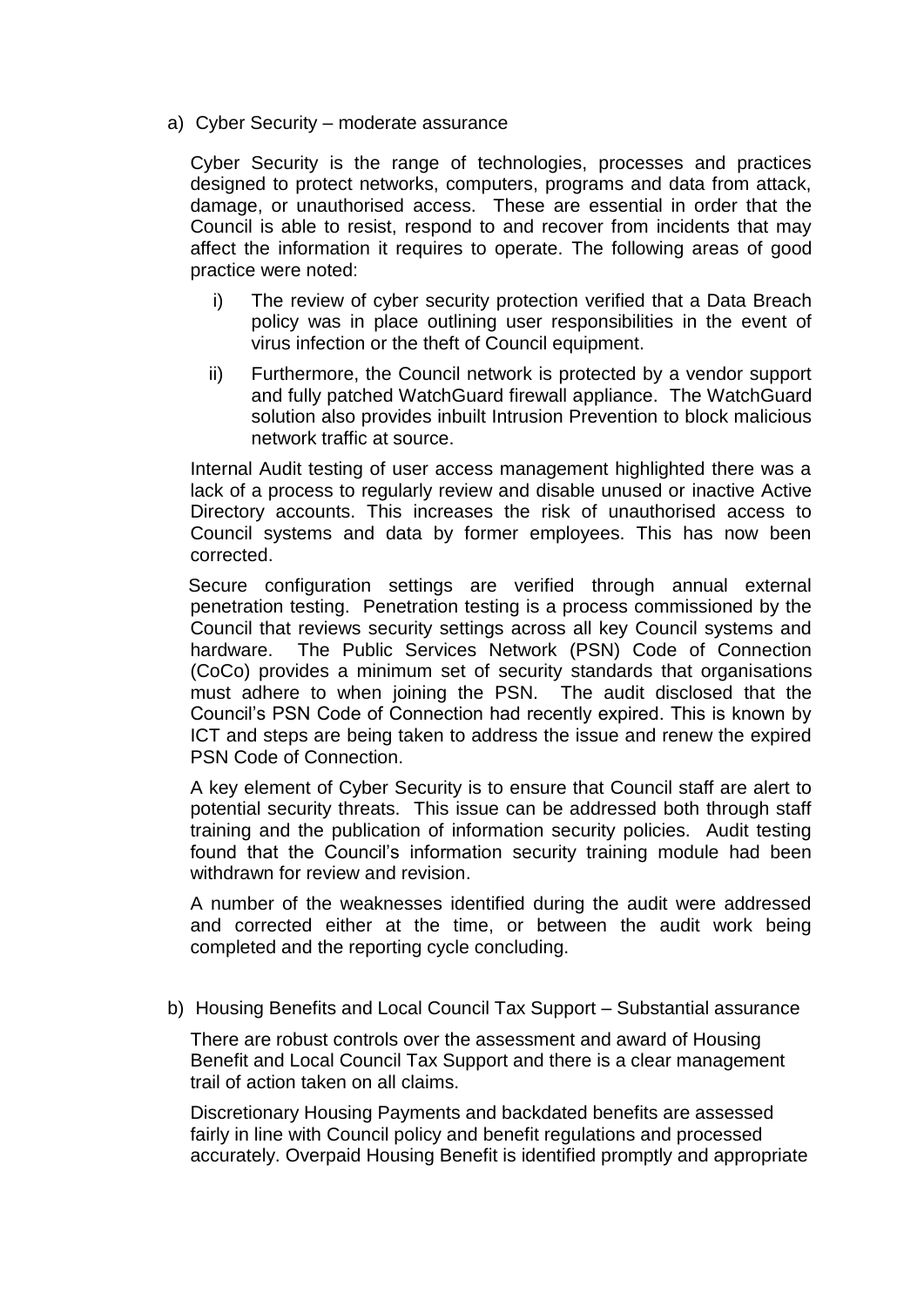recovery action taken. There are adequate procedures in place to ensure that irrecoverable debts are properly approved and written off.

Civica (benefits) is reconciled monthly to the general ledger system. Reconciliations of Civica (benefits) to Civica (council tax) and Orchard (housing rents) by the Finance team should be brought up to date to ensure any differences are promptly identified and corrected as these are currently five months behind.

## **Ongoing Audit Work**

- 4. Internal Audit continues to provide advice and guidance in a number of areas as detailed below:
	- a) Facilitating meetings of the projects and programme working group (chaired by the Director of Finance) which aims to implement a corporate project governance framework for all projects across the Council in response to the recommendations of the recent Capital Projects audit.
	- b) Co-ordinating discussions between key departments to ensure the Council has systems and processes in place to meet the DWP (Department for Works and Pensions requirement to implement Baseline Personnel Security Standard (BPSS) identity checks for all employees obtaining access to DWP data.
	- c) Internal Audit continues to provide assistance with the post payment assurance verification for Covid-19 grants as required by the Department for Business, Energy and Industrial Strategy (BEIS).
	- d) Supports the Data Protection Officer and the officer Information Governance Group with information governance matters, including ensuring compliance around Registers of Processing Activities, Freedom of Information and Subject Access requests.
	- e) Assisting the introduction of an online fraud reporting form, to enable anonymous reporting via the Council's website of suspected fraud to enhance the Council's approach for prevention and detection of fraud.
	- f) Continues overseeing the project plan for implementation of the new HR and payroll system, facilitating discussions between key departments to ensure there is a holistic approach to the project.
	- g) Co-ordinated the submission of the Council Tax and Electoral Register data for the National Fraud Initiative single persons discount data match in January 2022. Data matches will be reviewed by Revenues and Benefits.
	- h) Internal Audit is also providing advice and guidance to the Regeneration team, regarding the claims process for the Community Renewal Fund (CRF), a six-month project funded by government. Funding of around £466k has been received from Essex County Council to support the local economy to be in a better position, to bid and support local businesses in the town.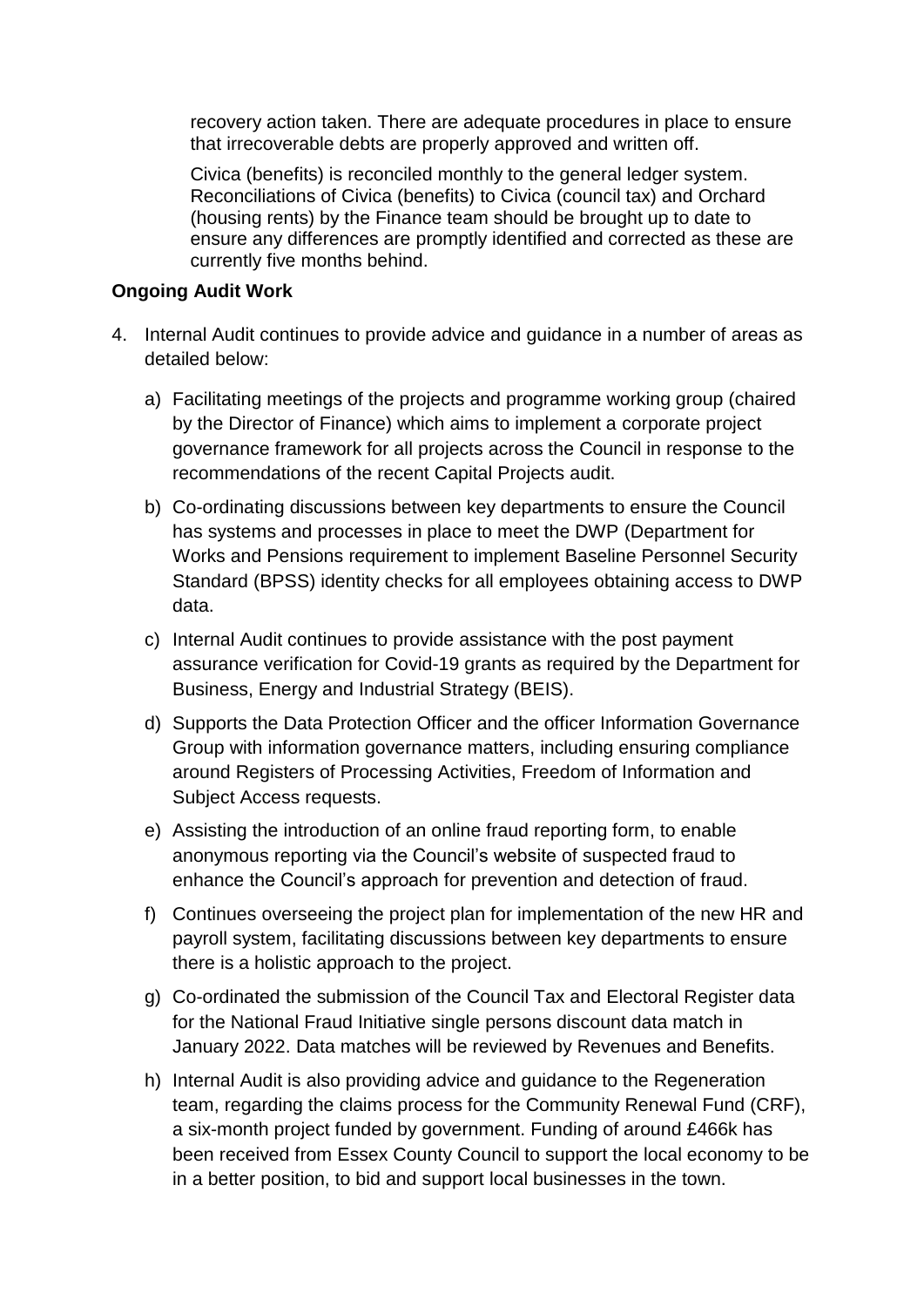# **Fraud Update**

- 5. Revenues and Benefits continue to undertake investigation of the Vigilant matches for single resident council tax discounts. The total savings to date since data matching began in 2018 equates to £259,303, with £36,000 for 2020/21 and £35,000 for 2021/22 to date (end of December 2021).
- 6. The post of housing tenancy fraud officer is currently vacant and the Council is currently considering its options on how to provide this service going forward. In the interim, following Portfolio Holder approval, the Corporate Fraud Team at Epping Forest District Council will be undertaking fraud checks relating to all Right To Buys.

# **Recommendation Tracker**

- 7. The Audit and Standards Committee receives details of all overdue recommendations, plus any high priority recommendations from final reports, regardless of whether they are overdue or not.
- 8. The current tracker, as set out in Appendix B to the report, contains 21 recommendations which have passed their due date. A comparison with previous periods is outlined in the table below:

| <b>Recommendation</b><br><b>Priority</b> | <b>Number</b><br>(March)<br>2022 | Number<br>November<br>2021) | <b>Number</b><br>(June<br>2021) | <b>Number</b><br>(March<br>2021) | <b>Number</b><br>(November<br>2020 |
|------------------------------------------|----------------------------------|-----------------------------|---------------------------------|----------------------------------|------------------------------------|
| High - not yet due                       |                                  |                             |                                 |                                  |                                    |
| High - passed due date                   |                                  |                             |                                 |                                  |                                    |
| Medium - passed due date                 | 16                               | 14                          | 16                              | 12                               | 12                                 |
| Low - passed due date                    |                                  |                             |                                 |                                  |                                    |
| <b>TOTAL</b>                             |                                  | 15                          | 20                              | 20                               | 15                                 |

## **Table One – Recommendation Tracker**

## **Progress Against the Annual Governance Statement (AGS)**

9. The Corporate Governance Group (made up of the Director of Finance, Director of Governance and Corporate Services, Legal Services Manager, Insurance and Risk Manager, Relationship and Commissioning Manager and the Internal Audit Manager) continues to monitor the actions set out in the AGS on a regular basis, being a standing agenda item and reporting this upwards to SMB. The table below sets out the current position against the action plan: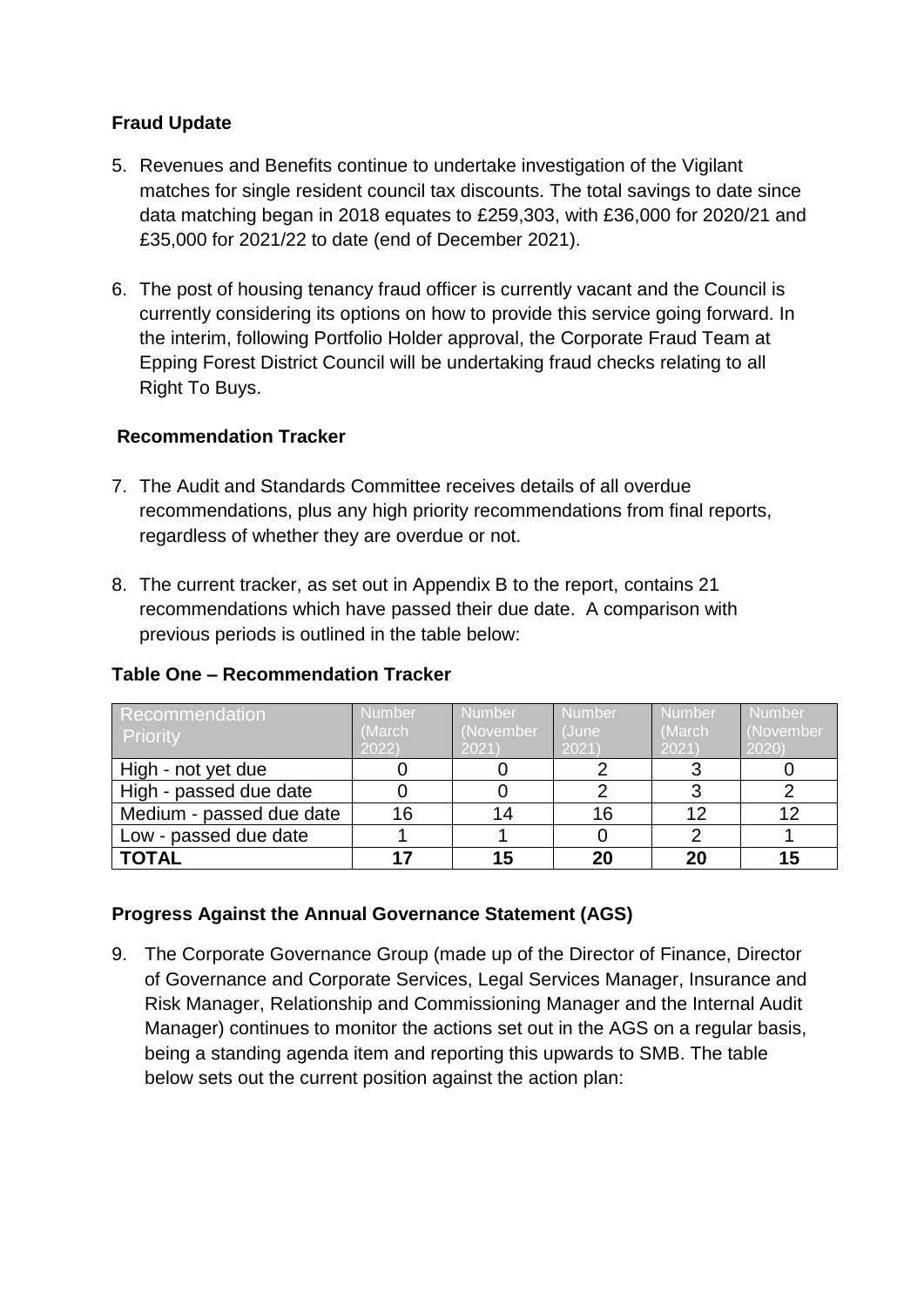| Table Two - Progress Against Action Plan |  |
|------------------------------------------|--|
|------------------------------------------|--|

| Key improvement/                                                                                                 | Action to be taken in 2021/22                                                                                                                                                                                                                                                                                                                                                                                                                                                                                  | <b>Progress as at March 2022</b>                                                                                                                                                                                                                                                                                                                                                                                                              |
|------------------------------------------------------------------------------------------------------------------|----------------------------------------------------------------------------------------------------------------------------------------------------------------------------------------------------------------------------------------------------------------------------------------------------------------------------------------------------------------------------------------------------------------------------------------------------------------------------------------------------------------|-----------------------------------------------------------------------------------------------------------------------------------------------------------------------------------------------------------------------------------------------------------------------------------------------------------------------------------------------------------------------------------------------------------------------------------------------|
| review area                                                                                                      |                                                                                                                                                                                                                                                                                                                                                                                                                                                                                                                |                                                                                                                                                                                                                                                                                                                                                                                                                                               |
| Ensuring the health<br>and safety of staff,<br>partners and the<br>public in the way it<br>delivers its services | As in 2020/21 the Council will<br>keep under review Health and<br>Safety measures both within the<br>Council and across the district to<br>ensure government legislation<br>and guidance is being followed<br>regarding the country's recovery<br>from Covid-19, especially where<br>the Council is delivering its<br>services.                                                                                                                                                                                | The majority of staff continue<br>to work from home (and are<br>still actively encouraged to<br>so). Safe<br>working<br>do<br>practices continues to be a<br>for<br>priority<br>the<br>Council<br>especially for those coming<br>into the office and staff<br>working across the town.                                                                                                                                                        |
| <b>New Administration</b><br><b>New</b><br>of<br>ways<br>working                                                 | As a result of coronavirus staff<br>have been encouraged to work<br>in a more agile (remote) way.<br>works in practice<br>How<br>this<br>longer term will form part of the<br>current accommodation review,<br>drawing on feedback from the<br>coronavirus working groups and<br>kept under review by SMB.<br>In addition, SMB will work with<br>new Administration,<br>the<br>and<br>keep staff informed, of any<br>changes in corporate priorities,<br>ensuring<br>governance<br>arrangements remain robust. | A staff engagement survey<br>was carried out on Harlow's<br>behalf<br>by the East<br>0f<br>England Local Government<br>Association (EELGA).<br>The<br>informing<br>results are<br>the<br>Council's<br>future<br>plans,<br>to<br>the Council's<br>aligning<br>requirements<br>for<br>service<br>delivery.<br>The new Corporate Strategy<br>for 2021-23 was approved<br>by Cabinet 02 December<br>2021 and Full Council on 09<br>December 2021. |
| Financial<br>Management Code<br>review                                                                           | 2020/21 saw the introduction of<br>CIPFA's Financial Management<br>Code 2019. A key goal of the<br>Code is to improve the financial<br>resilience of organisations by<br>embedding enhanced standards<br>of financial management.<br>will<br>An<br>assessment<br>be<br>undertaken<br>the<br>to<br>ensure<br>Council<br>demonstrate<br>can<br>compliance with the Code. Or if<br>there are deficiencies, develop<br>an action plan to address these.                                                            | This will be progressed once<br>the Accountancy restructure<br>has been completed and<br>established.                                                                                                                                                                                                                                                                                                                                         |
| <b>Statement</b><br>of<br>Accounts                                                                               | both<br>technical<br><b>Due</b><br>to<br>and<br>resource issues (due to Covid-<br>19) there has been a delay in                                                                                                                                                                                                                                                                                                                                                                                                | <b>The</b><br>Council continues to<br>work with its advisor and<br>External Auditors to resolve                                                                                                                                                                                                                                                                                                                                               |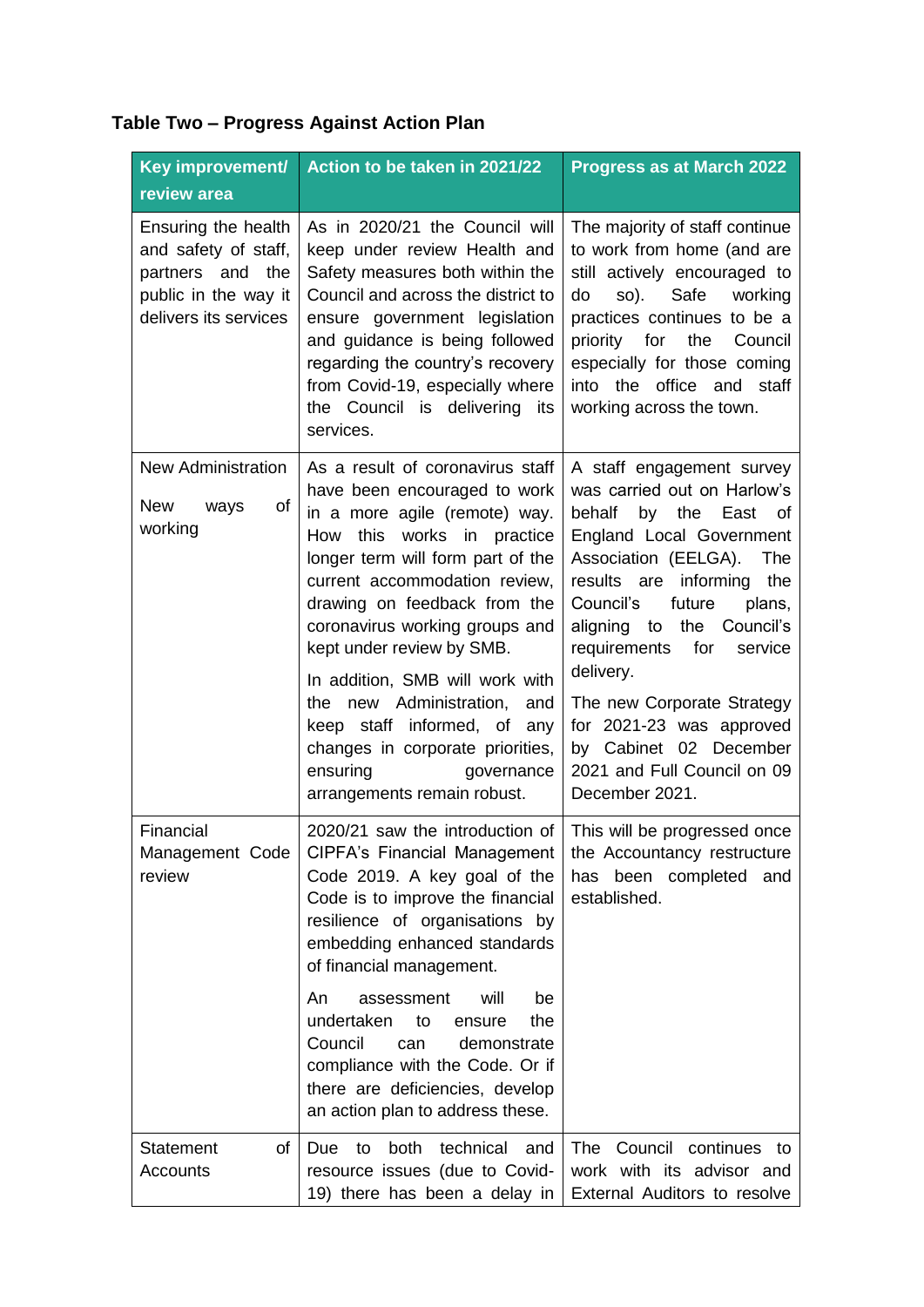| Key improvement/                                         | Action to be taken in 2021/22                                                                                                                                                                                                                                                                                                                                              | <b>Progress as at March 2022</b>                                                                                                                                                                          |  |
|----------------------------------------------------------|----------------------------------------------------------------------------------------------------------------------------------------------------------------------------------------------------------------------------------------------------------------------------------------------------------------------------------------------------------------------------|-----------------------------------------------------------------------------------------------------------------------------------------------------------------------------------------------------------|--|
| review area                                              |                                                                                                                                                                                                                                                                                                                                                                            |                                                                                                                                                                                                           |  |
|                                                          | the final approval of the 2018/19<br>and 2019/20 accounts. This may<br>impact on the approval of the<br>accounts for 2020/21.<br>The Council has met its targets<br>for the publication of its draft<br>accounts in all years. Delays are<br>being created as a result of the<br>lack of resources within<br>the<br>Audit Firms undertaking<br>the<br>external audit work. | current<br>The<br>the<br>issues.<br>2018/19<br>Audit<br><b>Results</b><br>Report is currently awaited<br>and is pending internal BDO<br>Technical review.                                                 |  |
|                                                          | A restructure of the accountancy<br>team and a review of Council<br>processes will be undertaken to<br>mitigate any internal risk to the<br>production and approval of the<br><b>Council's Statement of Accounts</b><br>in future years.                                                                                                                                   |                                                                                                                                                                                                           |  |
|                                                          | <b>Common theme from the Service Assurance Statements were:</b>                                                                                                                                                                                                                                                                                                            |                                                                                                                                                                                                           |  |
| Risk management<br>and<br>business/service<br>planning   | Work commenced in 2020/21 to<br>service/business<br>align<br>better<br>plans and risk management<br>processes. This will continue in<br>2021/22                                                                                                                                                                                                                            | plan/risk<br>service<br>A<br>new<br>register has been<br>trialled<br>across the Council. This will<br>be further refined now the<br>Senior<br>Management<br>restructure<br>has<br>been<br>concluded.      |  |
| Project<br>management<br>processes<br>corporate approach | will<br>This<br>be<br>progressed<br>in<br>2021/22 by members of the<br>Corporate Governance Group<br>(CGG)                                                                                                                                                                                                                                                                 | project<br>A<br>governance<br>working group has been set<br>up with key officers from<br>across the Council meeting<br>this<br>regularly<br>move<br>to<br>forward. The working group<br>reports into CGG. |  |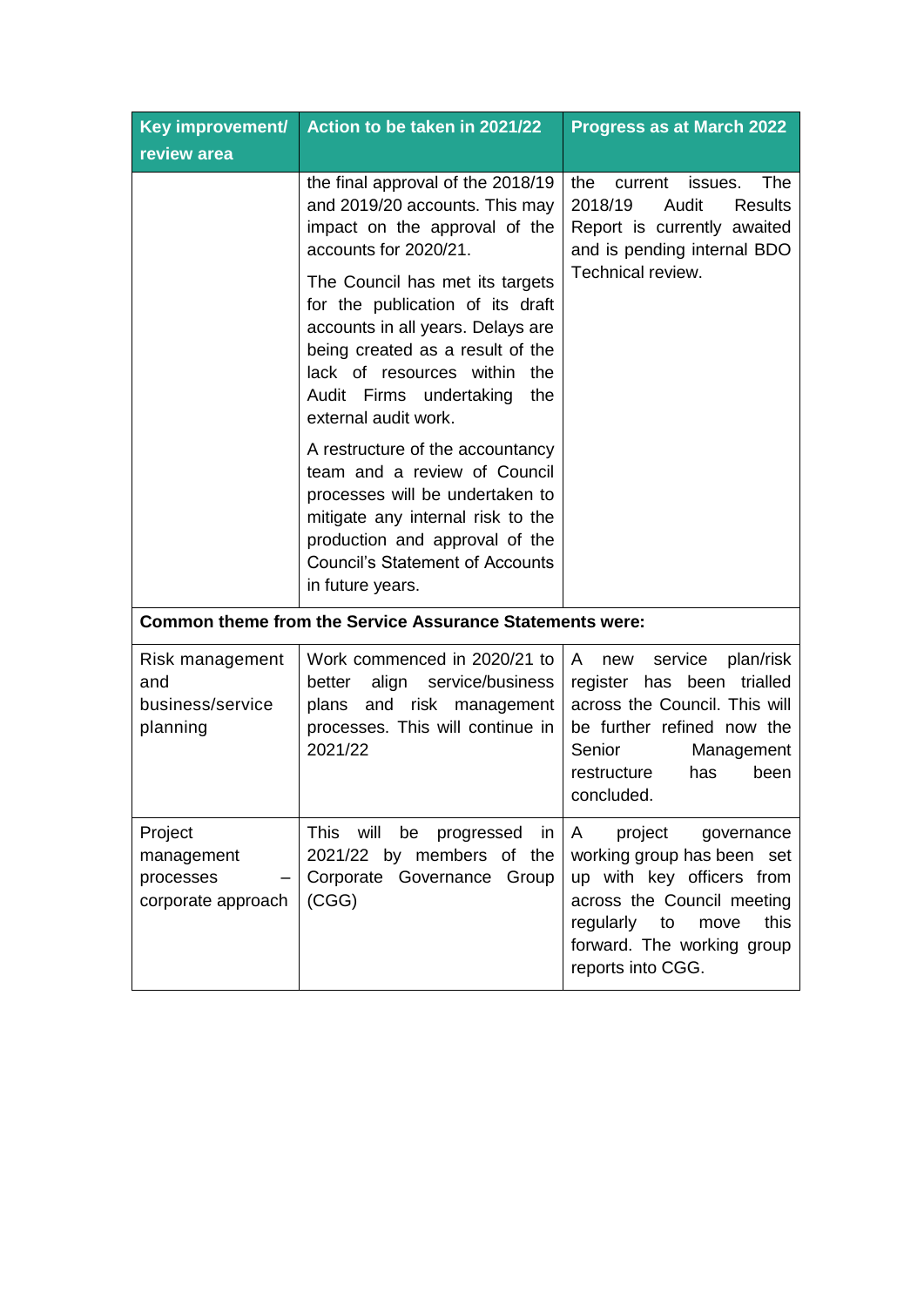## **IMPLICATIONS**

**Strategic Growth and Regeneration** None specific. **Author: Andrew Bramidge, Director of Strategic Growth and Regeneration**

### **Finance**

It is important that the organisation responds to and implements the recommendations flowing from the internal audit process in order to protect and improve the overall internal control environment of the Council. **Author: Simon Freeman, Deputy to the Chief Executive and Director of Finance**

**Housing (Includes Property and Facilities)** None specific. **Author: Andrew Murray, Director of Housing**

### **Communities and Environment**

None specific. **Author: Jane Greer, Director of Communities and Environment** 

### **Governance and Corporate Services**

Internal Audit provides a key element of assurance within the overall Governance framework within the Council and it is important that recommendations flowing from internal audit recommendations are acted upon and implemented within reasonable timescales if reliance on internal controls and procedures is to continue. **Author: Simon Hill, Director of Governance and Corporate Services**

### **Background Papers**

Internal Audit Plan and Internal Audit monitoring reports

### **Appendices**

Appendix A – Audit Plan Monitoring Appendix B – Audit Recommendation Tracker

### **Glossary of terms/abbreviations used**

- AGS Annual Governance Statement
- BEIS Business, Energy and Industrial Strategy
- BPSS Baseline Personnel Security Standard
- CGG Corporate Governance Group
- CoCo Code of Connection
- CRF Community Renewal Fund
- DWP Department for Work and Pensions
- EELGA East of England Local Government Association